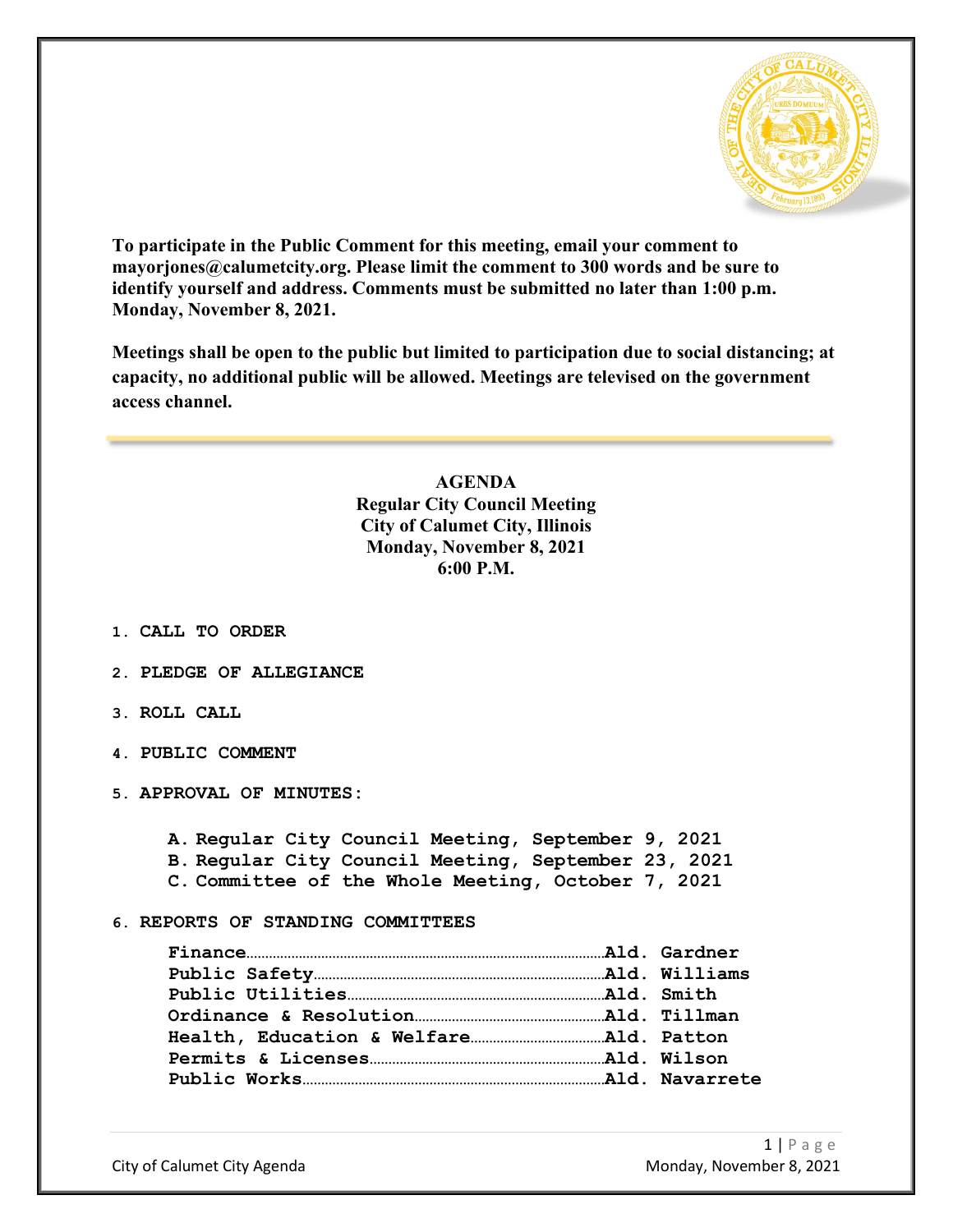**7. CITY COUNCIL REPORTS**

**Mayor Jones City Clerk Figgs City Treasurer Tarka Alderman Navarrete Alderman Wilson Alderman Tillman Alderman Williams Alderman Gardner Alderman Patton Alderman Smith**

## **8. INFORMATIONAL ITEMS TO BE ACCEPTED AND PLACED ON FILE:**

- **A. Presentation by Cook County Board President Toni Preckwinkle regarding rent and water bill assistance from Cook County**
- **B. Letter to Cook County Board President Toni Preckwinkle, Commissioner Stanley Moore confirming Calumet City interest in River Oaks Golf Course.**
- **C. Letter to Senator Durbin, Senator Duckworth, Congresswoman Robin Kelly congratulating them on the passage of the infrastructure bill and submitting Calumet City's \$100 million dollar request for funding.**
- **D. Letter from Scott McGuire stating Air One Equipment is the only authorized fire service supplier for Self-Contained Breathing Apparatus (SCBA)**
- **E. Inspectional weekly report for River Oaks Mall**
- **F. Inspectional report for River Oaks Mall Food Court**
- **G. Freedom of Information request submitted by James C. Patton, Requesting The name, salary, job title, and budget appropriation number to be paid from of any Calumet City employee hired between 12:00 noon on 5/1/2021 and the time of this request (6/10/21 at 9:54 pm).**
- **H. Freedom of Information request From James C. Patton, Jr. Any and all e-mails sent from "jonescalumetcity@aol.com" to any e-mail address ending in "@calumetcity.org" from 6/1/2013 - 7/1/2021. Any and all e-mails sent between mayorjones@calumetcity.org and Marlon Haywood. Any and all e-mails sent between jkozlowski@calumetcity.org and Marlon Haywood. Any and all emails sent between mayorsoffice@calumetcity.org and Marlon Haywood. Any and all e-mails to or from**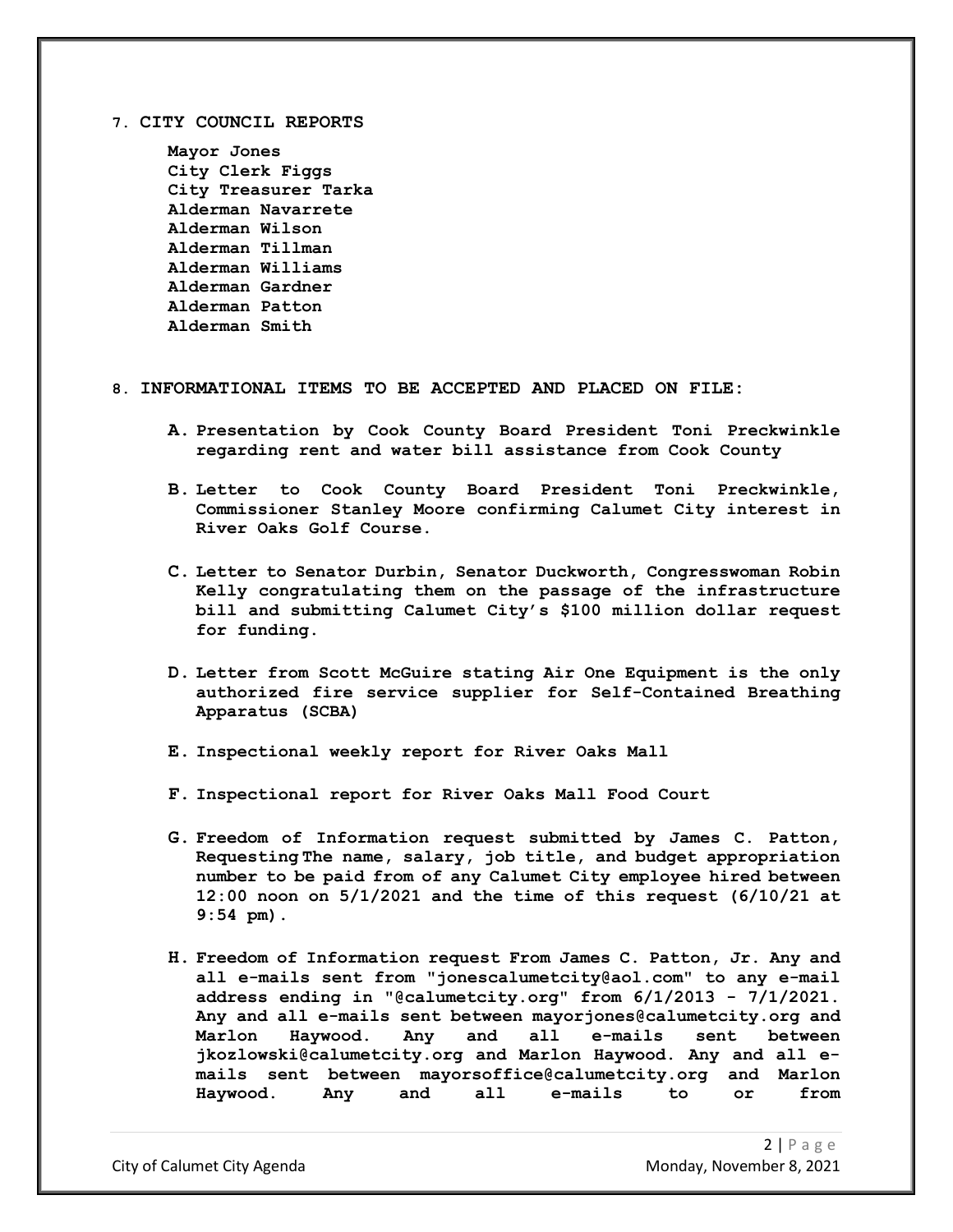**mayorjones@calumetcity.org that contains the following phrases (all or partial phrases): "JR", "JR Patton", "James Patton", "Alderman Patton", "6th Ward", "sixth ward". Any and all e-mails sent between mayorjones@calumetcity.org and anyone from International Union of Operating Engineers Local 150 regarding the removal of union foremen and the creation of "Deputy Commissioners". Any and all e-mails sent between djaffrey@calumetcity.org and anyone from International Union of Operating Engineers Local 150 regarding the removal of union foremen and the creation of "Deputy Commissioners". Any communications (written, electronic, or otherwise) from Thaddeus Jones or DeAnn Jaffrey to any individual in the Treasurer's office related to the hiring or paying of Jamese Sims, Yvette Pierce, Deliliah Milton, William Gorski and Megan Wilson (Alderman Monet Wilson's Neice.)**

- **I. Further, I am requesting to know if any of the following individuals have city issued cell phones: Thaddeus Jones, Jon Kozlowski, DeAnn Jaffrey, Yvette Pierce, Jamese Sims, Michael Navarrete, Monet Wilson, DeAndre Tillman, Ramonde Williams, DeJuan Gardner, James Patton, Anthony Smith.**
- **J. Freedom of Information request from James C.Patton, Jr. requesting The Mayor's daily schedule/calendar for the following dates: May 4,5,6,11,12,13,18,19,20,25,26,27,28,29,30,31.**
- **K. Freedom of information request from James C. Patton, Jr.**  any and all emails sent from **jonescalumetcity@aol.com to any @calumetcity.org email address between May 1, 2021 and October 19, 2021. Copies of any and all emails sent from either jonescalumetcity@aol.com or mayorjones@calumetcity.org that contain the following phrases: "1833 Group" "Nick Daggers" Copies of any and all reports or emails submitted by Rita Mayfield to the mayor regarding her contract or work product with the City of Calumet City. Copies of any phone logs between city hall and representatives of the US Attorneys office for the Northern District of Illinois. Any emails of phone logs between the mayor's office or Shaun Howards office, with Rich Miller, Shia Kapos, Mike Clark, or any other member of the credentialed media.**

## **9. NEW BUSINESS:**

- **A. Various Action Items- considerations of and possible action:**
	- **1. Accept and execute a Resolution to utilize Motor Fuel Tax funds for the 2021 General Maintenance expenditures needed for Public Works maintenance of City roads,**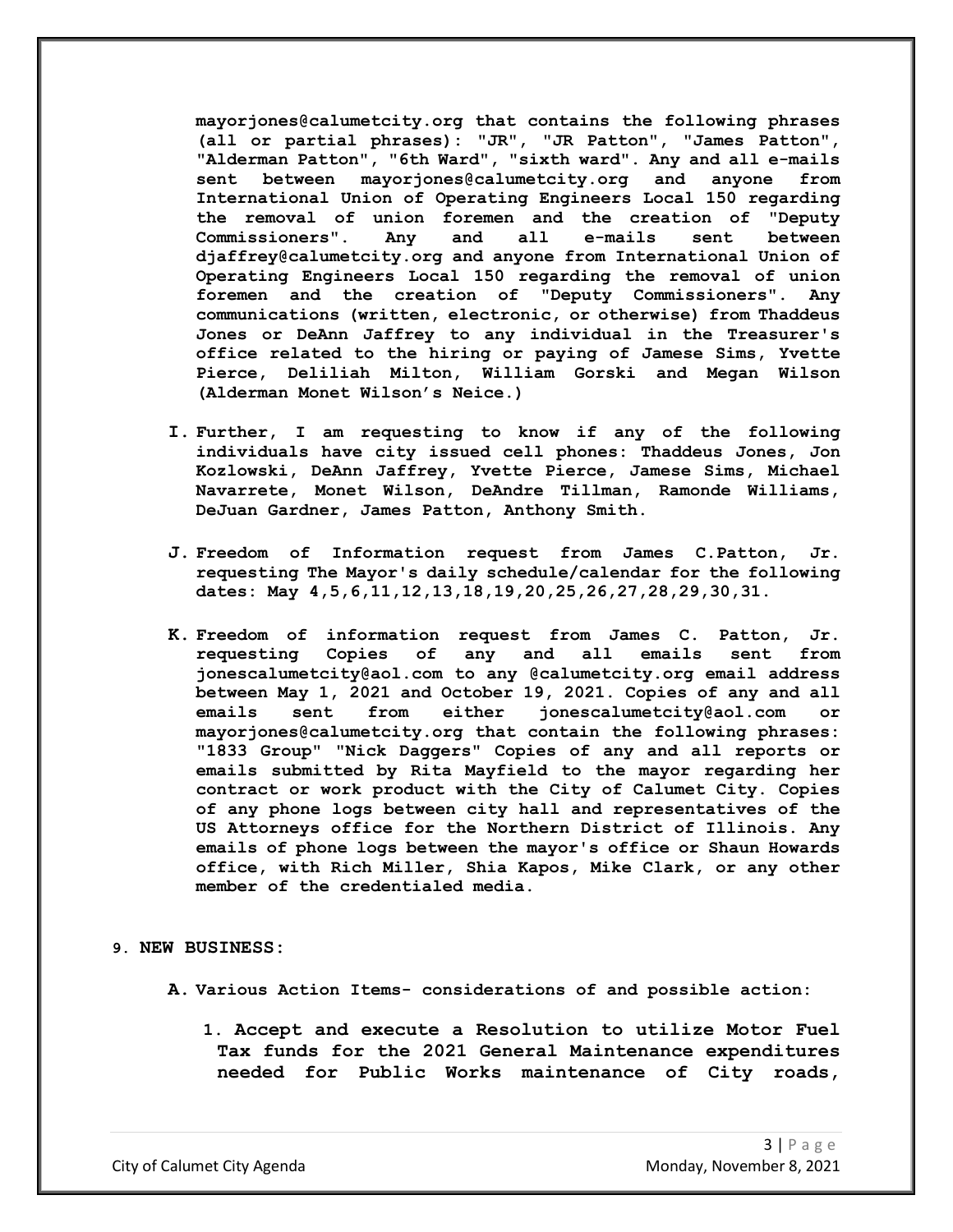**sidewalks, right-of-way, and materials and to appropriate in MFT funds an allocation of a sum of \$540,000.00.**

- **2.Direct the Public Works department to install a Resident Only parking sign at 526 Manistee.**
- **B. Building Permits**
	- **1.New Fence Construction 2025 Dolton Rd., River Oaks Estates, Privacy (3rd Ward) 1600 Sibley, Wrought Iron variance (4th Ward)**
	- **2.New Garage Construction**
- **C. RESOLUTIONS AND ORDINANCES:**
	- **1. Board of Commissioners of Cook County Certified Copy Ordinance Amendment: 21-2556.**
	- **2. Board of Commissioners of Cook County Certified Copy Amendment to a previously approved item: 21-3525.**
	- **3. Resolution for maintenance under the Illinois Highway Code.**
	- **4. A resolution adopting an Intergovernmental Agreement between the South Suburban Land Bank and Development authority and the City of Calumet City.**
	- **5. A resolution to appoint a local representative to serve as a local Government Director of the Land Bank on behalf of the City of Calumet City.**
- **D. FINANCIAL MATTERS:**
	- **1. Approve payment to Mott MacDonald for the Calumet City Industrial Park Utility Improvements; authorize the City Treasurer to remit payment of \$26,926.59 and charge account #01099-52600.**
	- **2. Approve the Community Grant Awards for FY-202; authorize the City Treasurer to remit payment to the following organizations:**

| American Legion Post 330        | \$10,000 | $(H01099 - 52665)$ |
|---------------------------------|----------|--------------------|
| V.F.W. Post 8141                | \$10,000 | $(H01099 - 52664)$ |
| Calumet City Resource Center    | \$5,000  | $(#01099 - 52662)$ |
| Calumet City Historical Society | \$5.000  | $(401099 - 52666)$ |
| Ginger Ridge/McKinney Center    | \$5,000  | (#01099-52701)     |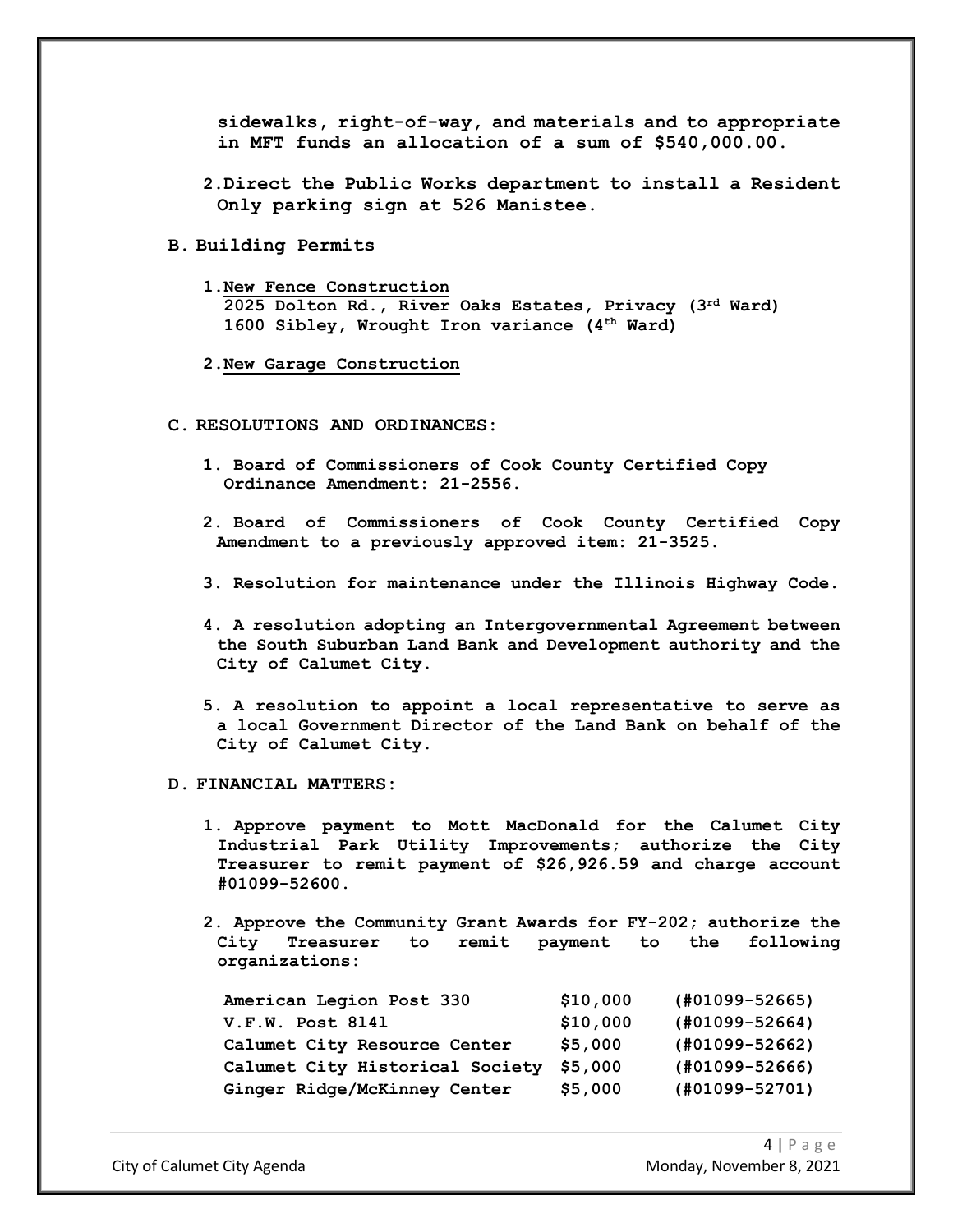**Tomorrows Youth Foundation \$5,000 (#01099-52702)**

- **3. Authorize the attendance of Gerald Tarka at the Illinois Treasurer's Association Advanced Treasurer's Institute located at Bloomington, Illinois, November 14-18, 2021; authorize the City Treasurer to remit payment in the amounts stated in the communication and charge account #01024-52300.**
- **4. Approve the four (4)-year term (January 1, 2022 - December 31, 2025) between Orland Fire Protection and the City of Calumet City for dispatching services; authorize the City Treasurer to remit monthly payments to Orland Fire Protection District and charge account #06607-52486.**
- **5. Approve the purchase of a Quantifit Test Machine; authorize the City Treasurer to remit payment to Air One Equipment of \$9,995.00 and charge account #06617-55144.**
- **6. Approve the purchase of thirty-nine (39) MSA Self Contained Breathing Apparatus'(SCBA), eighty-eight (88) bottles, and sixty (60) facepieces; authorize the City Treasurer to remit payment to Air One Equipment in the amount of \$268,605.00. Note: The purchase will be partially funded through FEMA 2020 AFG award. The remaining balance of \$66,772.27 should be withdrawn from account #06617-55144.**
- **7. Approve payment to Romeoville Fire Academy for the tuition cost of three (3) probationary firefighters; authorize the City Treasurer to remit payment of \$9,900.00 and charge account #06617-52390.**
- **8.Motion to approve equipment purchase for 2020 CV515 SFA landscape dump truck for Department of Public Works in the amount of \$118,987.65; authorize City Treasurer to remit payment and charge account #01041-55100.**
- **9.Motion to approve payment to Patrick W. Walsh and Associates for invoice #2914; authorize City Treasurer to remit payment in the amount of \$30,943.52 and charge account #01025-52200.**
- **10.Motion to approve payment to Farnsworth Group for Project #0210768 (invoices #226226, #226950, and #227912) in the amount of \$195,000.00; Project #021MUN0222 (invoice #228109) in the amount of \$12,179.75; Project #0210799 (invoice #227210) in the amount of \$10,000; authorize City Treasurer to remit payments and charge account #01099-52600.**
- **11.Motion to approve payment to Benford Brown & Associates in the amount of \$12,024.00 (invoice #14184); and in the amount of \$7,768.00 (invoice #14185)' and direct the City Treasurer**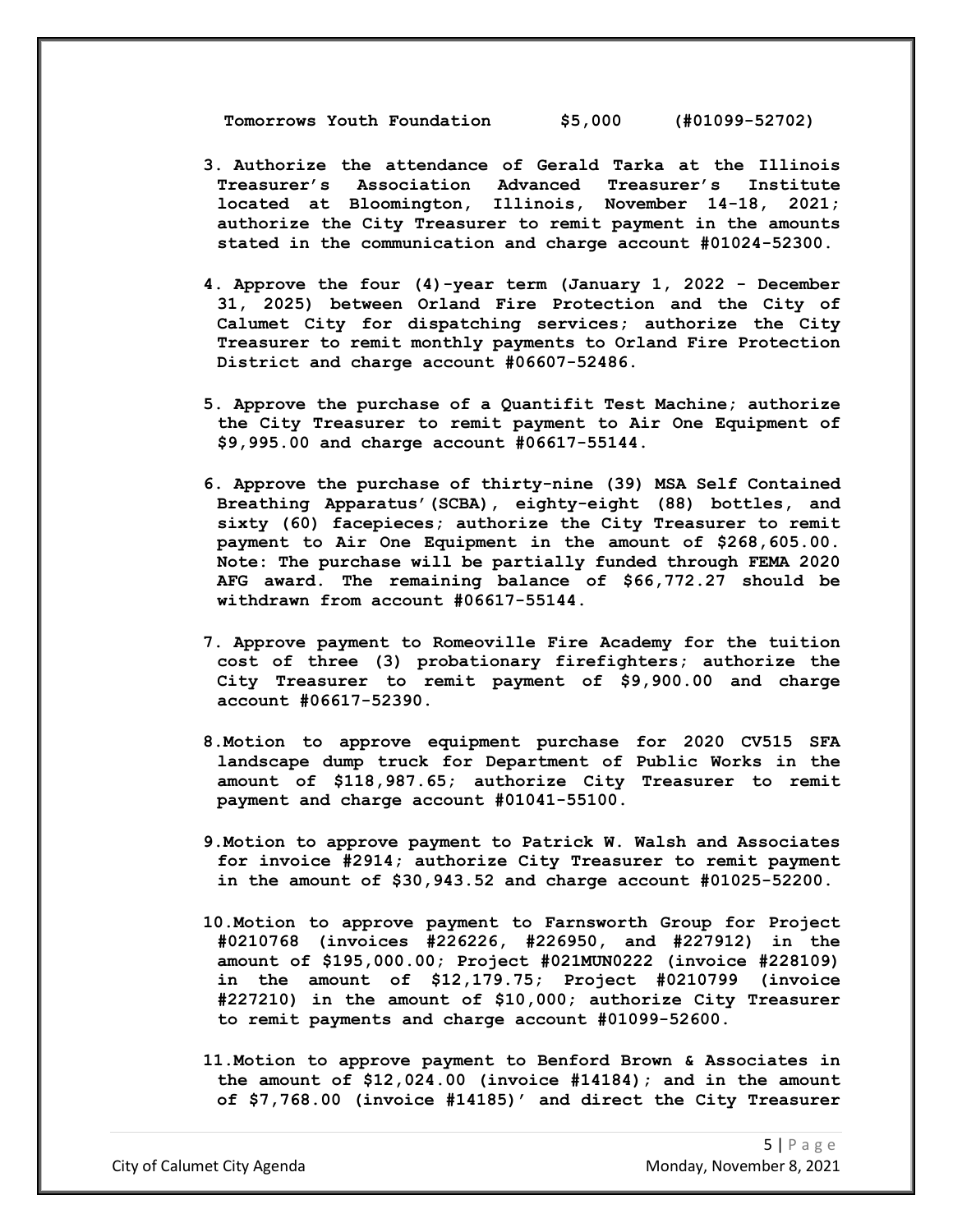**to remit payment and charge account #01099-52610 (forensic auditing).** 

- **12.Motion to approve payment in the amount of \$7,892.00 to Midwest Operating Engineers Fringe Benefits Funds that were paid for the months of January through October 2021 for Joseph Piech and charge account #01099-51201.**
- **13.Motion to approve payment to Lexipol for annual training bulletin 7/01/2021 to 6/30/2022; and authorize the City Treasurer to remit payment in the amount of \$5,760.00 and charge account #01060-52390 (training).**
- **14.Motion to authorize Farnsworth Group to provide professional engineering services to conduct a complete building assessment for the proposed new Calumet City Hall located at 1700 167th Street. Note: Fee for said services shall be \$85,000.00 from account#00#01099-52640 (City Hall Remodeling).**
- **15.Motion to retain the services of JGMA Architects to provide professional architecture services to execute Conceptual Planning and Programming for the design and construction for the proposed new Calumet City Hall. Note: Fee for said services shall be \$90,000 from account#00#01099-52640 (City Hall Remodeling).**
- **16.Motion to approve the reimbursement to Meats By Linz, Inc. \$57.566.47 for the 2018 real estate taxes paid; further direct the City Treasurer to issue \$68,008.09 for 2019 taxes paid; further issue a reimbursement for \$64,187.59 for the 2020 real estate taxes paid. All monies should be paid through TIF#1 tax increment district.**
- **17.Motion to approve the business development grant application of 79th Street Barbeque in the amount of \$7,500.00; direct the City Treasurer to remit payment to 79th Street Barbeque from account#0109952739 (DCEO Small Business Micro Loan)**
- **18.Motion to direct the City Treasurer to issue payment to Pete's Fresh Produce in the amount of \$26,625.37 from account#01099-52990 for the purchase of 2000 turkeys for Thanksgiving giveaway program for all Alderman and officials.**
- **19. Approve Payroll (\$784,772.68)**
- **20. Approve Emergency Bill Listing (\$1,604.59)**
- **21. Approve Bill Listing (\$213,395.88)**